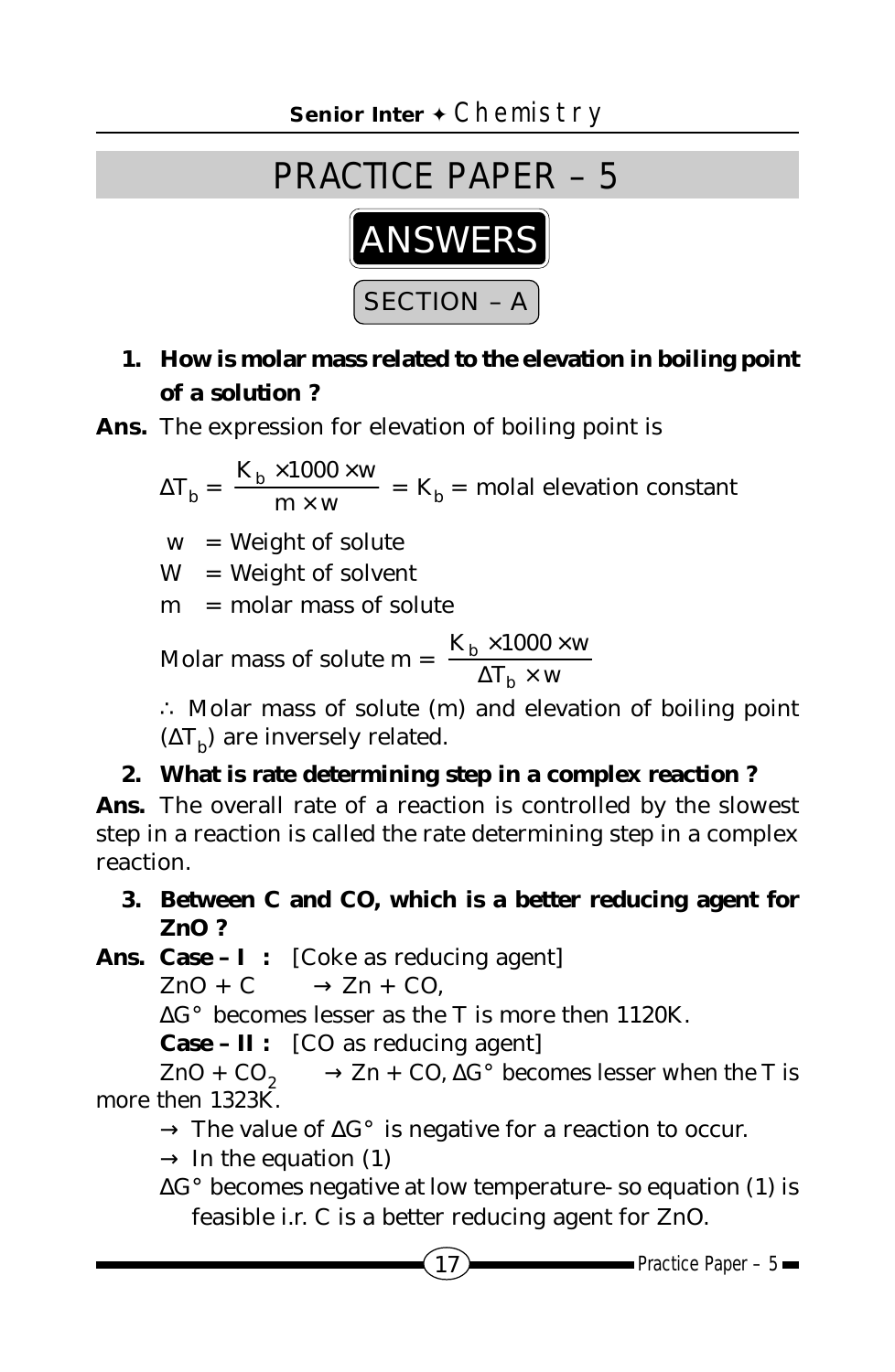# **4. Write 'spin only' formula to calculate the magnetic moment of transition metal ions.**

**Ans.** Spin only formula to calculate the magnetic moment of transition metal ions is

 $\mu = \sqrt{n(n + 2)}$  BM BM = Bohr Magneton.

### **5. What is Poly Dispersity Index ?**

Ans. Poly Dispersity Index (PDI) : The ratio between weight average molecular mass  $(\overline{M}_w)$  and the number average molecular mass  $(\overline{M}_n)$  of a polymer is called Poly Dispersity Index (PDI).

## **6. Give the structure of nylon 2 – nylon 6 ?**

## **Ans. Nylon 2 – Nylon 6 :**

It is an alternating polyamide copolymer of glycine  $\text{CH}_2$  -COOH) and amino caproic acid  $(H_2N - (CH_2)_{5} - COOH)$ . It is a biodegradable polymer.

Structure of Nylon 2 – Nylon – 6 (- NH – CH<sub>2</sub> – C – NH – (CH<sub>2</sub>)<sub>5</sub> – C –)<sub>n</sub> O O

## **7. Define Carbohydrates.**

**Ans.** The compounds which are primarily produced by plants and form a very large group of naturally occuring organic compounds are called Carbohydrates. **Eg :** Glucose, Fructose, Starch.

 $\rightarrow$  Carbohydrates are the polyhydroxy aldehydes (or) ketones.

## **8. What are fibrous and globular proteins ?**

**Ans. Fibrous proteins** : When the poly peptide chains run parallel and are held together by hydrogen and disulphide bonds then fibre - like structure is formed. These are called fibrous proteins. These are insoluble in water. **Eg :** keratin, myosin.

 $NH<sub>2</sub>$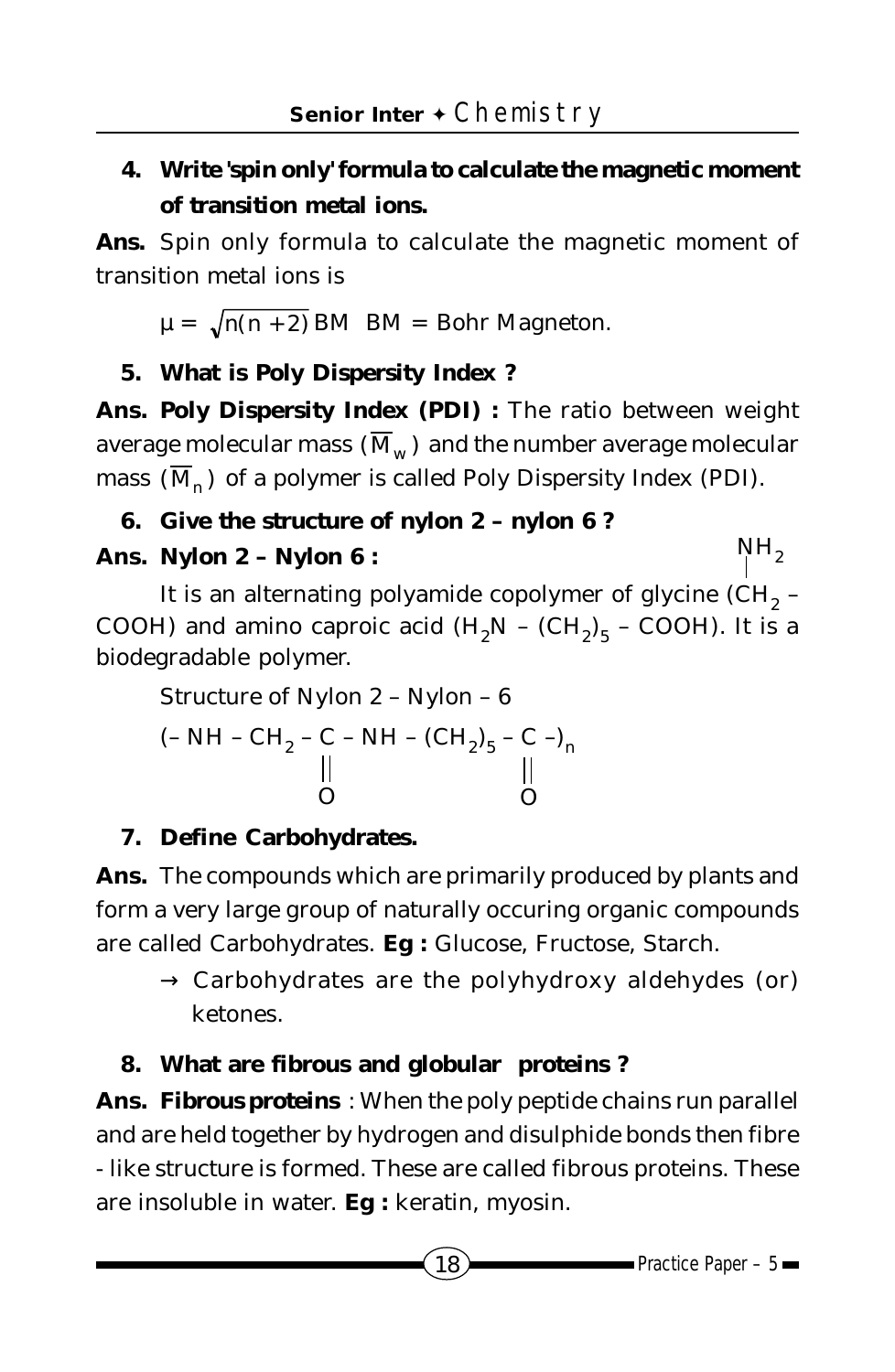**Globular proteins :** When the chains of polypeptides coil around to give a spherical shape then globular proteins are formed. These are usually soluble in water. **Eg :** insulin and albumins.

#### **9. What are barbiturates ?**

**Ans. Barbiturates :** Derivatives of barbituric acid which functions as important class of tranquilizers are called barbiturates.

**E.g. :** Veronal, Amytatt etc.,

#### **10. What is tincture of iodine ? What is its use ?**

**Ans.** Tincture of iodine (antiseptic) is a mixture of 2 – 3% Iodine solution in alcohol-water.



**11. What is relative lowering of vapour pressure ? How is it useful to determine the molar mass of a solute ?**

**Ans. Relating lowering of vapour pressure :** The ratio of lowering of vapour pressure of a solution containing non-volatile solute to the vapour pressure of pure solvent is called relative lowering of vapour pressure.

R.L.V.P. =  $\frac{P_0 - P_S}{P_0 - P_S}$   $P_0 - P_S$  = lowering of vapour pressure  $P_0$   $P_0$  = Vapour pressure of pure solvent

**Raoult's law for volatile solute :** For a solution of volatile liquids, the partial vapour pressure of each component of the solution is directly proportional to its mole fraction present in solution.

**Raoult's law for non-volatile solute :** The relative lowering of vapour pressure of dilute solution containing non-volatile solute is equal to the mole fraction of solute.

Relative lowering of vapour pressure

$$
\frac{P_0 - P_s}{P_0} = X_s
$$
 (mole fraction of solute)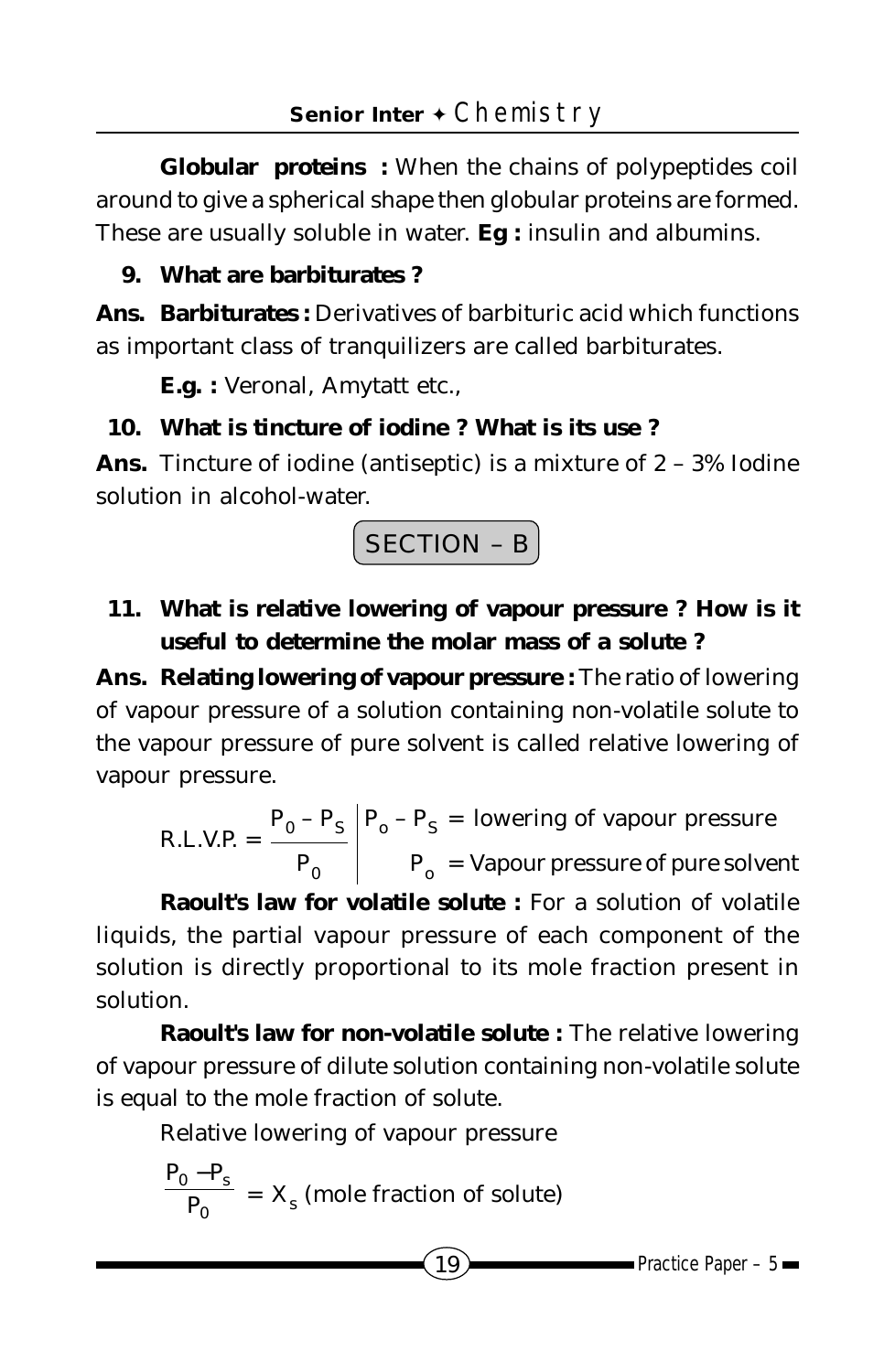$$
\frac{\mathbf{P}_0 - \mathbf{P}_s}{\mathbf{P}_0} = \frac{\mathbf{n}_s}{\mathbf{n}_0 + \mathbf{n}_s}
$$

For very much dilute solutions  $n_{\rm s} <$  <  $<$  .....  $n_{\rm 0}$ 

$$
\therefore \frac{P_0 - P_s}{P_0} = \frac{n_s}{n_0} = \frac{w}{m} \times \frac{M}{W}
$$
  
W = Weight of solute m = Molar mass of solute  
w = Weight of solvent M = Molar mass of solvent

Molar mass of solute 
$$
m = \frac{w \times M}{w} \times \frac{P_0}{P_0 - P_s}
$$

**12. Classify each of the following as either a p – type or a n – type semiconductor.**

**(1) Ge doped with In (2) Si doped with B.**

Ans. Both (1) and (2) come under "p – type semiconductors".

**Reason :** In both the cases dopants (i.e.,) Indium in case -(1) and Boron in case – (2) belong to III (or)  $13<sup>th</sup>$  group. Si (or) Ge doped with III group element is known as p-type semi conductor.

**Explanation :** Doping the silicon or germanium element with III or 13th group element like "B", A*l*, Ga or "In" results in the substitution of some silicon atoms in its structure by the dopant. The dopant has only three valency electrons. The fourth valency electron is required. It is left as a vacant place on the atom. It is known as an 'electron vacancy' (or) a 'hole'. The electron vacancy on an atom in the structure migrates from one atom to another. Hence it facilitates the electrical conductivity. Si (or) Ge, doped with elements that create a hole in the structure, is known as ptype semi-conductor.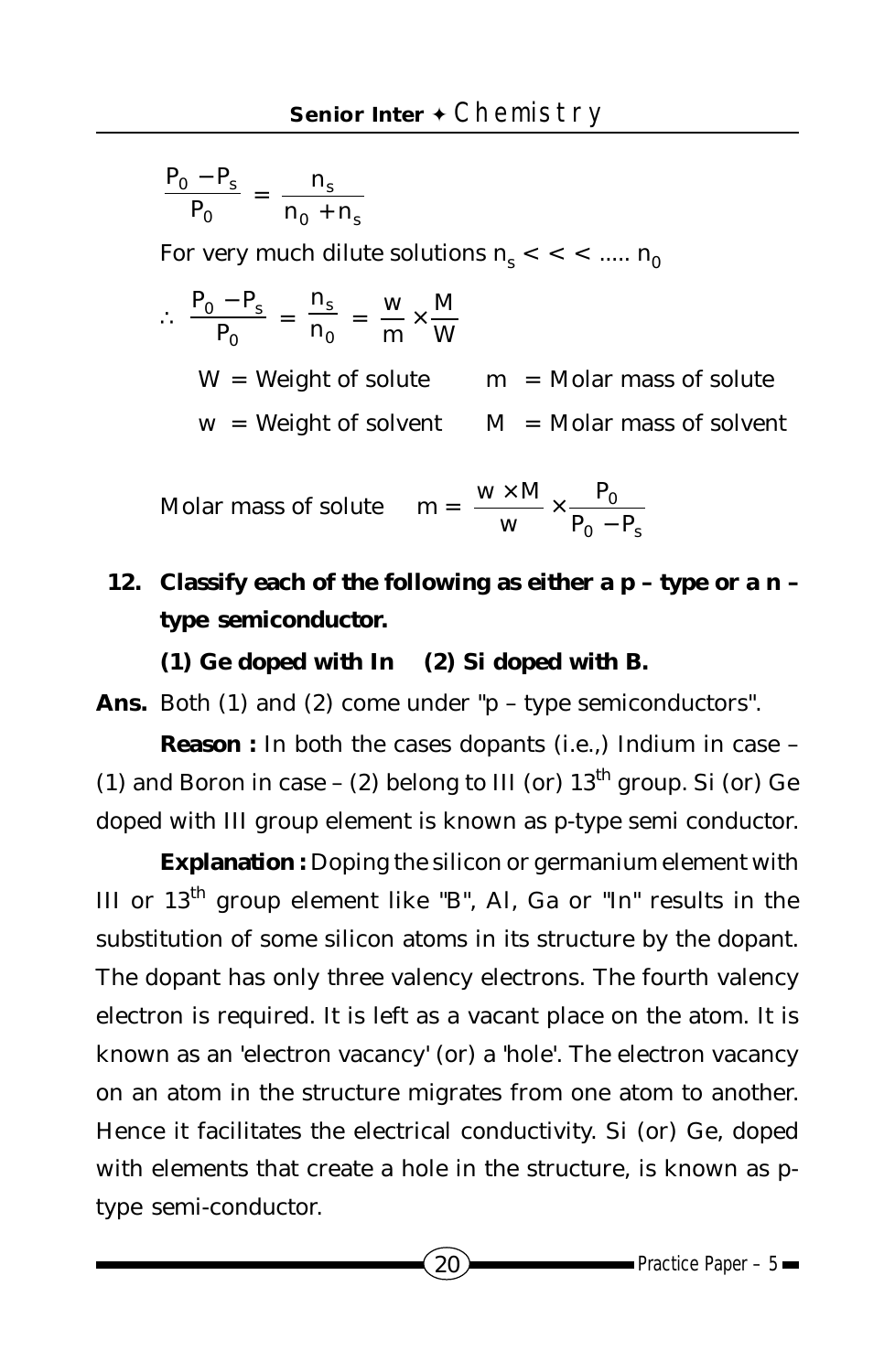# **13. What is the difference between a colloidal sol, gel, emulsion and a foam ?**

| Ans. |     | <b>Colloid</b> |                | Disperse phase   Disperse medium |
|------|-----|----------------|----------------|----------------------------------|
|      |     | Colloidal sol  |                |                                  |
|      |     | a) Sol         | Solid          | Liquid                           |
|      |     | b) Solid sol   | Solid (or) gas | Solid                            |
|      |     | ii) Gel        | Liquid         | Solid                            |
|      |     | iii) Emulsion  | Liquid         | Liquid                           |
|      | iv) | Foam           | Gas            | Liquid                           |

## **14. Predict the conditions under which A***l* **might be expected to reduce MgO.**

**Ans.** The Equations for the formation of two oxides are

$$
\frac{4}{3} A I_{(S)} + O_{2(g)} \longrightarrow \frac{2}{3} A I_2 O_{3(S)} ;
$$
  
 
$$
2Mg_{(S)} + O_{2(g)} \longrightarrow 2MgO_{(S)}
$$

From the Ellingham diagram the two curves of these oxides formation intersect each otherat a certain point. The corresponding value of ∆G° becomes zero for the reduction of MgO by aluminium metal,

$$
2\text{MgO}_{(S)} + \frac{4}{3}\text{Al}_{(S)} \xrightarrow{\longrightarrow} 2\text{Mg}_{(S)} + \frac{2}{3}\text{Al}_{2}\text{O}_{3(S)}
$$

- → From the above information the reduction of MgO by A*l* metal cannot occur below this temperature (1665 K) instead, Mg can reduce  $\text{Al}_2\text{O}_3$  to Al below 1665 K.
- → A*l–*Metal can reduce MgO to Mg above 1665K because  $\Delta G^{\circ}$  for  $\mathrm{A}l_2\mathrm{O}_3$  is less compared to that of MgO.

$$
3MgO_{(S)}+2Al_{(s)}\frac{T>1665K}{\longrightarrow} Al_2O_{3(s)}+2Mg_{(s)}
$$

 $21$  Practice Paper – 5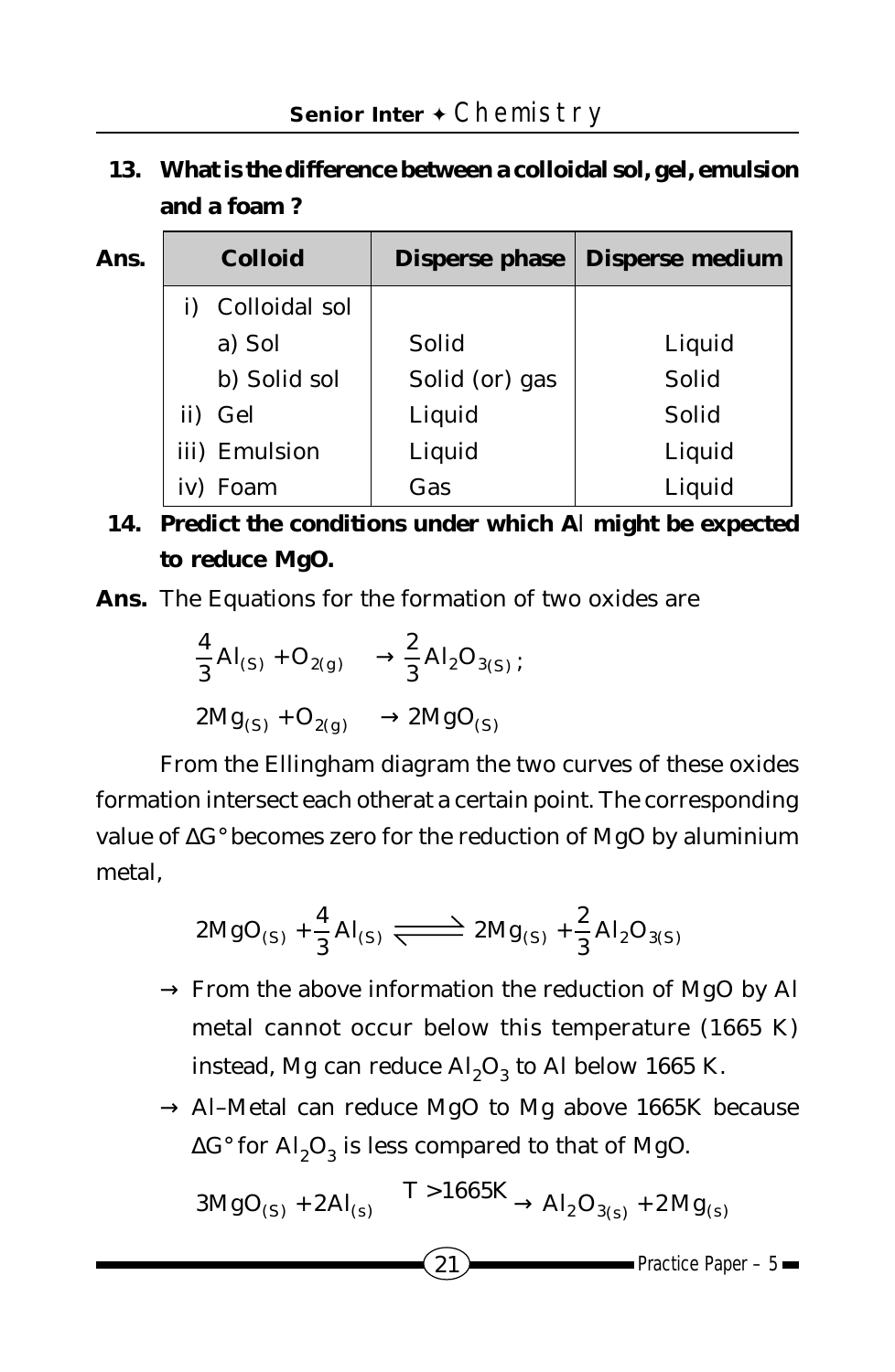- **15. Explain the reaction of the following with water.**
	- **a)**  $XeF_2$  **b)**  $XeF_4$  **c)**  $XeF_6$
- **Ans.** a)  $XeF_2$  is hydrolysed to form Xe, HF and  $O_2$  $2XeF_2 + 2H_2O \longrightarrow 2Xe + 4HF + O_2$ 
	- b)  $XeF_4$  is hydrolysed to give  $XeO_3$  $6XeF_4 + 12H_2O \longrightarrow 4Xe + 2XeO_3 + 24HF + 3O_2$
	- c) XeF<sub>6</sub> undergo hydrolysis to form XeO<sub>3</sub>  $XeF_6 + 3H_2O \longrightarrow XeO_3 + 6HF$  $XeF_6$  undergo partial hydrolysis to form  $XeOF_4 + XeO_2F_2$  $XeF_6 + H_2O \longrightarrow XeOF_4 + 2HF$  $XeF_6 + 2H_2O \longrightarrow XeO_2F_2 + 4HF$

#### **16. Describe the preparation of potassium permanganate.**

Ans. Preparation of KMnO<sub>4</sub> Potassium permanganate is prepared by the fusion of  $MnO<sub>2</sub>$  with an alkali metal hydroxide and an oxidising agent like  $KNO_3$ . It forms dark green,  $K_2MnO_4$  which disproportionates in a neutral or acidic solution to give perman ganate.

i) 
$$
2MnO_2 + 4KOH + O_2 \xrightarrow{KNO_3} 2K_2MnO_4 + 2H_2O
$$
  
\nii)  $3MnO_4^{2-} + 4H^+ \longrightarrow 2MnO_4^- + MnO_2 + 2H_2O$  or  
\n $3K_2MnO_4 + 2H_2SO_4 \longrightarrow 2KMnO_4 + 2K_2SO_4 + MnO_2 + 2H_2O$   
\nPotassium permanganate

## **17. Write the perparation and applications of Grignard reagents.**

Ans.  $\rightarrow$  Alkyl magnesium halides are generally called as Grignard reagenty.

**Preparation :** These are prepared by the treatment of alkyl halides with magnesium metal in presence of dry ether.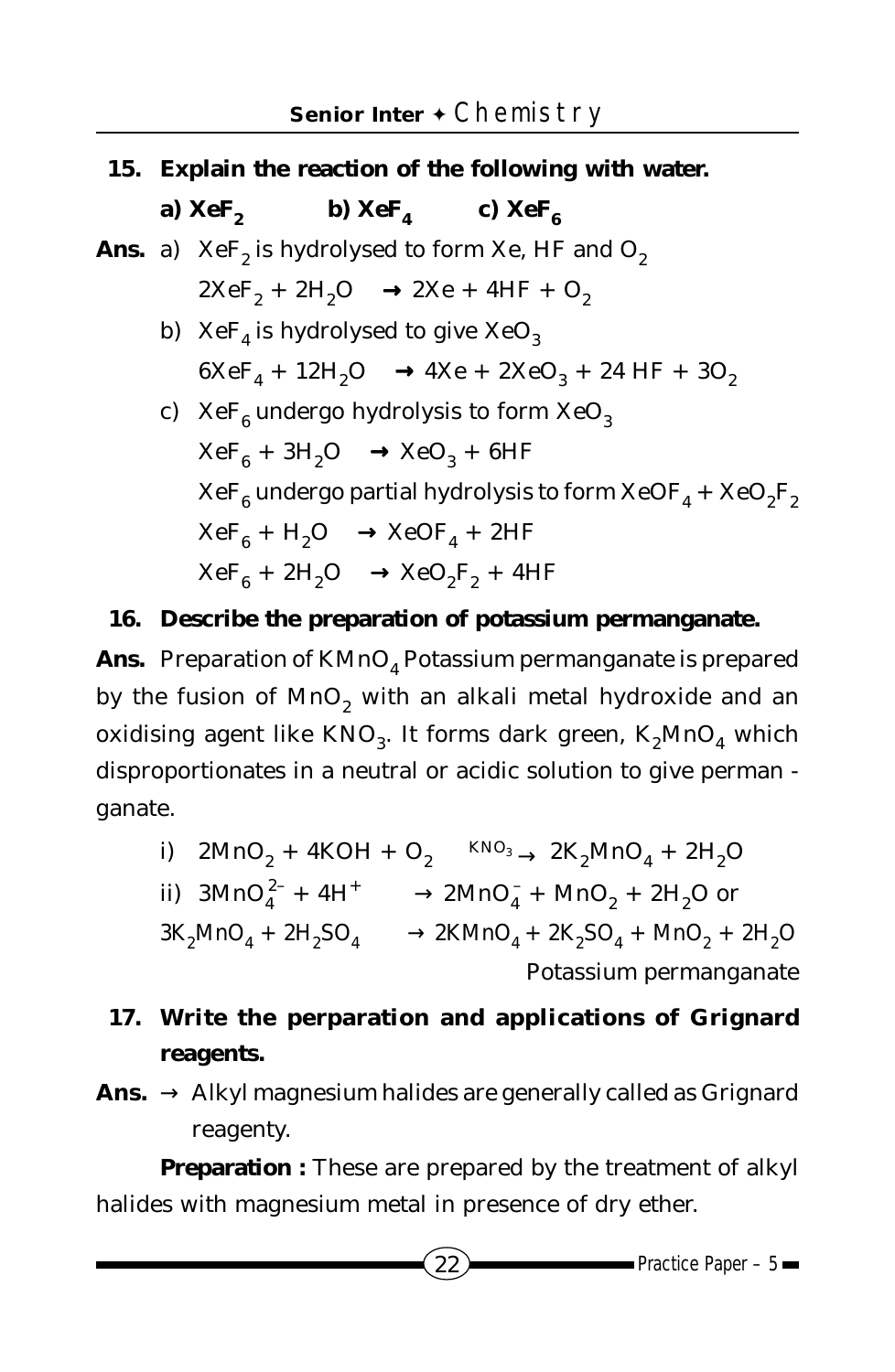**E.g. :**  $CH_3 Br + Mg \xrightarrow{dry Ether} CH_3 MgBr$ 

Methyl Magnesium Bromide

 $CH_3CH_2C/+$  Mg  $\longrightarrow$  dry Ether  $\longrightarrow$  CH<sub>3</sub>CH<sub>2</sub> MgC/

Ethyl magnesium chloride

#### **Applications :**

 $\rightarrow$  Grignard reagents have wide applications in the synthesis of large no. of organic compounds.

#### **1) Preparation of alkanes :**

Grignard reagents reacts with alcohols and forces alkanes.

$$
CH_3 Mg Br + C_2H_5OH \longrightarrow CH_4 + C_2H_5O MgBr
$$
  
Method  
Method: 
$$
CH_3 CH_2 MgC \ell + C_2H_5OH \longrightarrow C_2H_6 + C_2H_5O MgBr
$$

Ethane

**2) Preparation of alcohols :** Ethylalcohol is obtained by the action of Methyl magnesium bromide on formal dehyde followed by the hydrolysis.

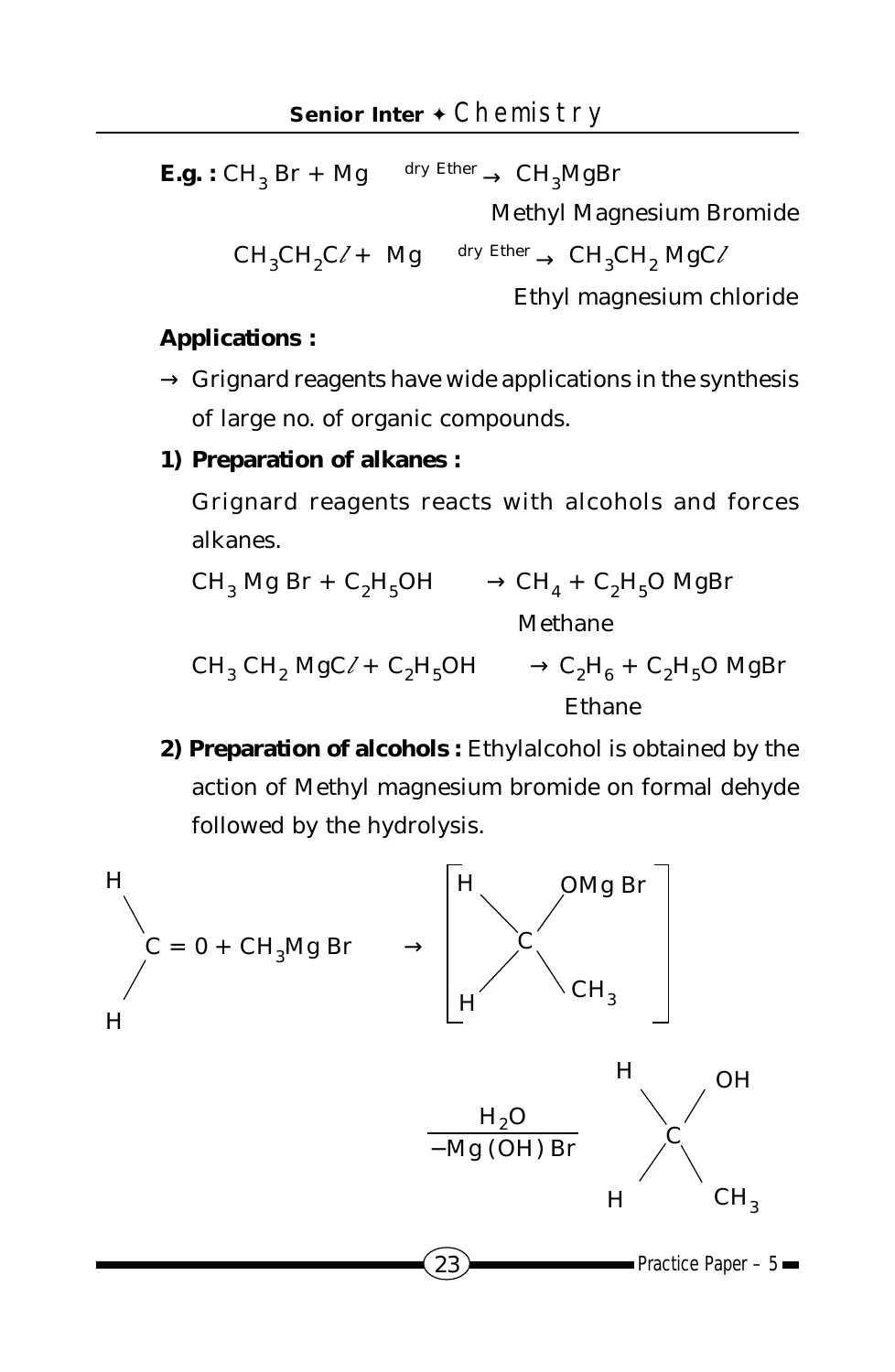#### **3) Preparation of carboxylicacids :**

Grignard reagent on carboxylation followed by the hydrolysis to form carboxylic acids.

CH<sub>3</sub> O MgBr  
\n
$$
+ C \longrightarrow CH_3 - C
$$
\n
$$
+ C \longrightarrow CH_3 - C
$$
\n
$$
+ C \longrightarrow CH_3 - C
$$
\n
$$
+ C \longrightarrow C
$$
\n
$$
+ C
$$
\n
$$
+ C
$$
\n
$$
+ C
$$
\n
$$
+ C
$$
\n
$$
+ C
$$
\n
$$
+ C
$$
\n
$$
+ C
$$
\n
$$
+ C
$$
\n
$$
+ C
$$
\n
$$
+ C
$$
\n
$$
+ C
$$
\n
$$
+ C
$$
\n
$$
+ C
$$
\n
$$
+ C
$$
\n
$$
+ C
$$
\n
$$
+ C
$$
\n
$$
+ C
$$
\n
$$
+ C
$$
\n
$$
+ C
$$
\n
$$
+ C
$$
\n
$$
+ C
$$
\n
$$
+ C
$$
\n
$$
+ C
$$
\n
$$
+ C
$$
\n
$$
+ C
$$
\n
$$
+ C
$$
\n
$$
+ C
$$
\n
$$
+ C
$$
\n
$$
+ C
$$
\n
$$
+ C
$$
\n
$$
+ C
$$
\n
$$
+ C
$$
\n
$$
+ C
$$
\n
$$
+ C
$$
\n
$$
+ C
$$
\n
$$
+ C
$$
\n
$$
+ C
$$
\n
$$
+ C
$$
\n
$$
+ C
$$
\n
$$
+ C
$$
\n
$$
+ C
$$
\n
$$
+ C
$$
\n
$$
+ C
$$
\n
$$
+ C
$$
\n
$$
+ C
$$
\n
$$
+ C
$$
\n
$$
+ C
$$
\n
$$
+ C
$$
\n
$$
+ C
$$
\n
$$
+ C
$$
\n
$$
+ C
$$
\n
$$
+ C
$$
\n
$$
+ C
$$
\n
$$
+ C
$$
\n
$$
+ C
$$
\n
$$
+ C
$$
\n
$$

$$

**18. Write the equations involved in the conversion of acetamide and propanaldehydeoxime to methyl cyanide and ethyl cyanide respectively.**

**Ans.** 
$$
CH_3CONH_2 + C_6H_5SO_2Cl \xrightarrow{\text{pyricline}, 70^\circ C}
$$

 $CH_3$  –  $CN + C_6H_5SO_3H + HCI$ Acetamide Benzene methyl cyanide sulphonyl chloride  $CH_3$  –  $CH_2$  –  $CH = N.OH + (CH_3CO)_2O \longrightarrow$  $CH_2$  –  $CH_9$  –  $CN + 2CH_3COOH$ propanal Acetic anhydride Ethyl cyanide

dehydeoxime

SECTION – C

# **19. a)Define and explain the order of a reaction. How is it obtained experimentally ?**

**Ans. Order of a reaction :** The sum of the powers of the concen tration terms of the reactants present in the rate equation is called order of a reaction.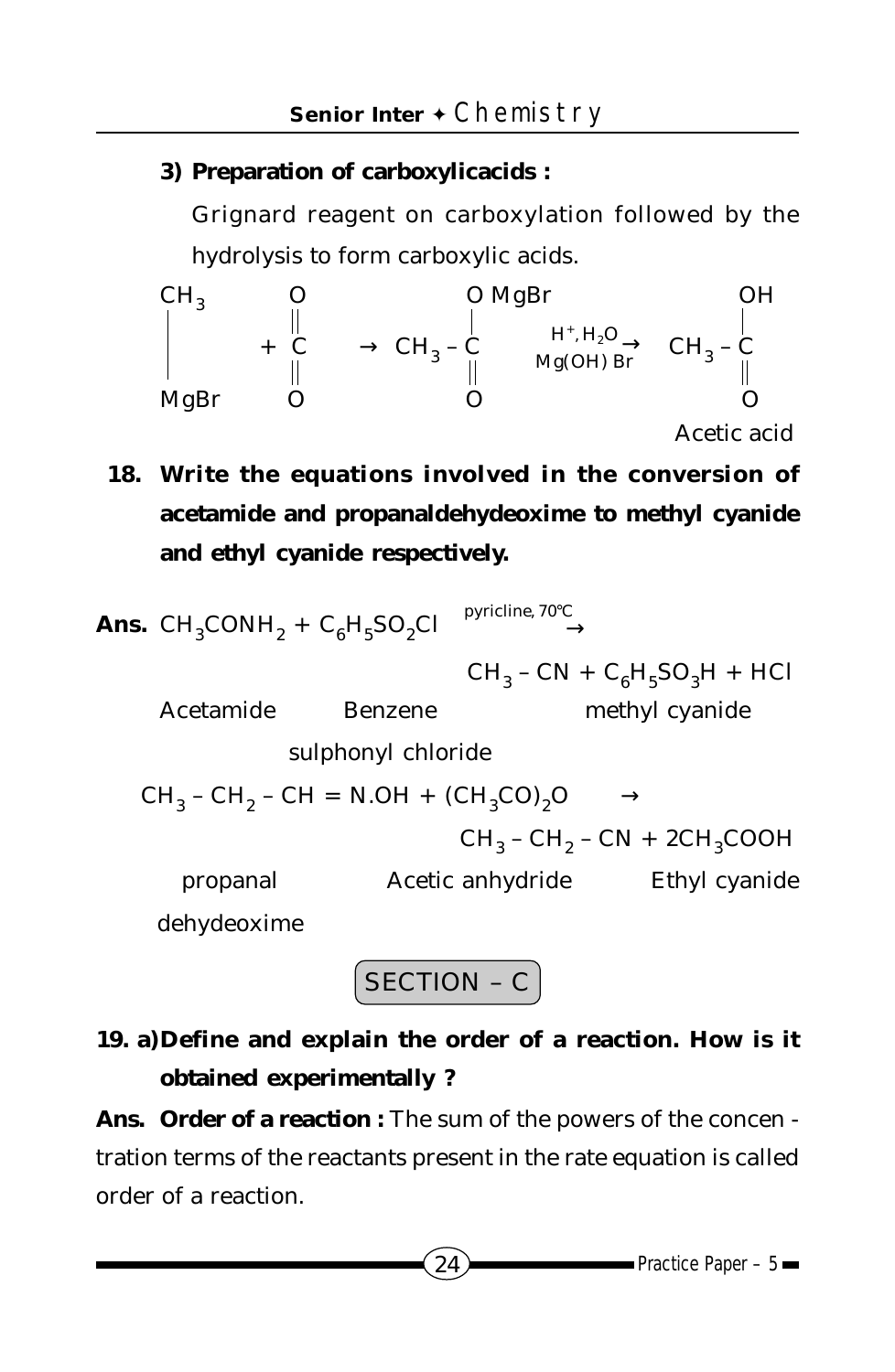$\rightarrow$  Order of a reaction can be 0, 1, 2, 3, and even a fraction

$$
\begin{array}{c|c}\n\text{Eg}: 1) \ N_2\text{O}_5 \rightarrow N_2\text{O}_4 + \frac{1}{2}\text{O}_2 & 2\text{N}_2\text{O} \rightarrow 2\text{N}_2 + \text{O}_2 \\
\text{rate} \propto \left[\text{N}_2\text{O}_5\right] & \text{rate} \propto \left[\text{N}_2\text{O}\right]^2\n\end{array}
$$

∴ It is a first order reaction. ∴ It is  $2^{nd}$  order reaction  $\rightarrow$  Order of a reaction can be determined experimentally

**Half-Time**  $(t_{1/2})$  **method :** The time required for the initial concentration (a) of the reactant to become half its value  $(a/2)$ during the progress of the reaction is called half-time  $(t_{1/2})$  of the reaction.

A general expression for the half life,  $(t_{1/2})$  is given by

$$
t_{1/2} \propto \frac{1}{a^{n-1}}
$$

Therefore, for a given reaction two half time values  $(t'_{1/2}$  and  $t_{1/2}$ ) with initial concentrations a' and a" respectively are determined experimentally and the order is established from the equation.

$$
\left(\frac{\mathbf{t'}_{1/2}}{\mathbf{t''}_{1/2}}\right) = \left(\frac{\mathbf{a''}}{\mathbf{a'}}\right)^{n-1}
$$

Where 'n' is the order of the reaction.

## **b) What are primary and secondary batteries ? Give one example for each.**

**Ans.** The batteries which after their use over a period of time, becomes dead and the cell reaction is completed and this cannot be reused again are called primary batteries.

**Eg :** Leclanche cell, dry cell.

**Secondary battery :** A secondary battery is the battery in which after it's use can be recharged and can be used again.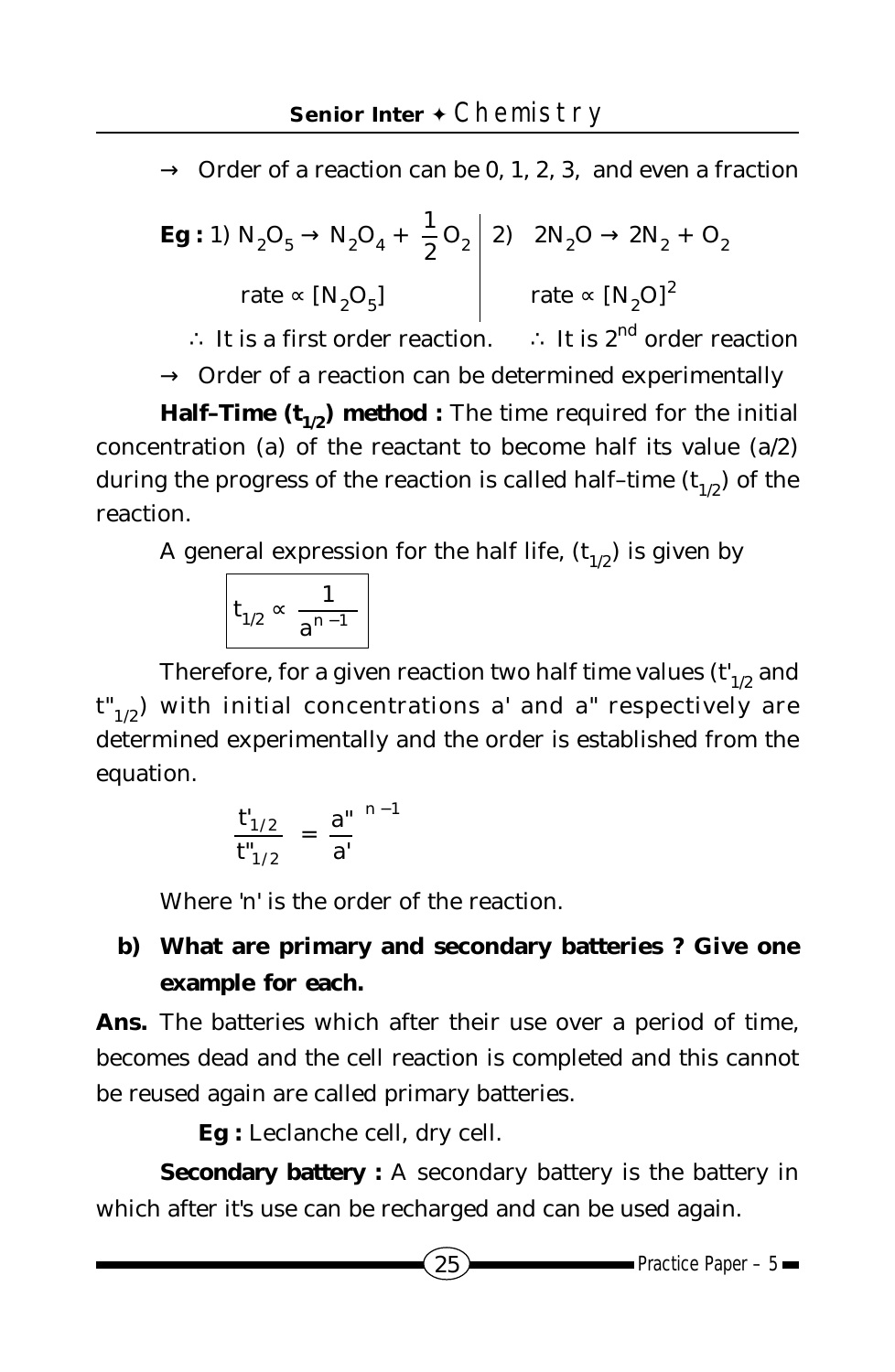A good secondary battery undergoes large no. of discharging and charging cycles.

Lead storage battery is an example of secondary battery.

The cell reactions when the battery is in use are

$$
Pb_{(s)} + SO_4^{-2}(aq) \longrightarrow PbSO_{4(s)} + 2e^- \quad \text{(Anode)}
$$
\n
$$
PbO_{2(s)} + SO_4^{-2}(aq) \longrightarrow 4H_{(aq)}^+ + 2e^- \longrightarrow PbSO_{4(s)} + 2H_2O_{(l)}
$$
\n(Cathode)

Overall cell reaction is

 $Pb_{(s)}$  +  $PbO_{2(s)}$  +  $2H_2SO_{4(aq)}$   $\longrightarrow$   $2PbSO_{4(s)}$  +  $2H_2O_{(l)}$ 

#### **20.a) Explain about oxoacids of chlorine.**

**Ans.** Four oxyacids of chlorine are known. They are

Hypochlorous acid – HOC*l*

Chlorous acid - HC*lO*<sub>2</sub>

Chloric acid – HC*l*O<sub>3</sub>

Perchloric acid – HC*l*O<sub>4</sub>

**Structure of HC***l***O** : In this chlorine atom is sp<sup>3</sup> hybridised.

Outer electronic configuration of C*l* in C*l*O<sup>–</sup> after sp<sup>3</sup> hybridisation.



Shape is tetra hedral with 3 lone pairs (or) linear. No  $π$  – bonds.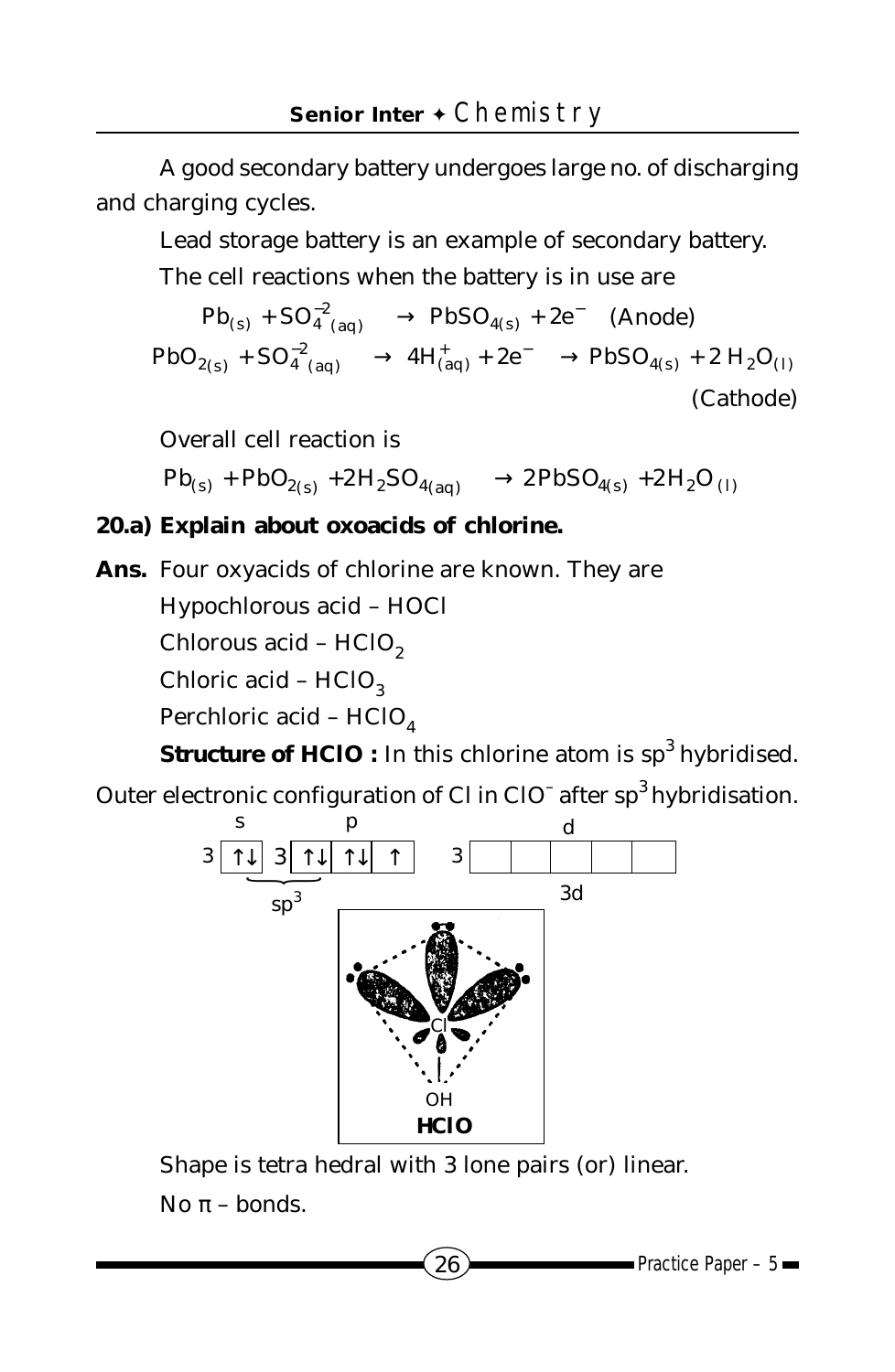**Chlorous acid :**  $(HCIO<sub>2</sub>)$  **:** Chlorine is in  $sp<sup>3</sup>$  hybrid state, in first excited state. Shape is tetrahedral with 2 lone pairs (or) angular one  $\pi_{d-p}$  bond is present.

First excited state



**Chloric acid (HC** $I$ **O<sub>3</sub>) :** The central chlorine atom undergoes  ${\rm sp}^3$  hybridisation in second excited state.

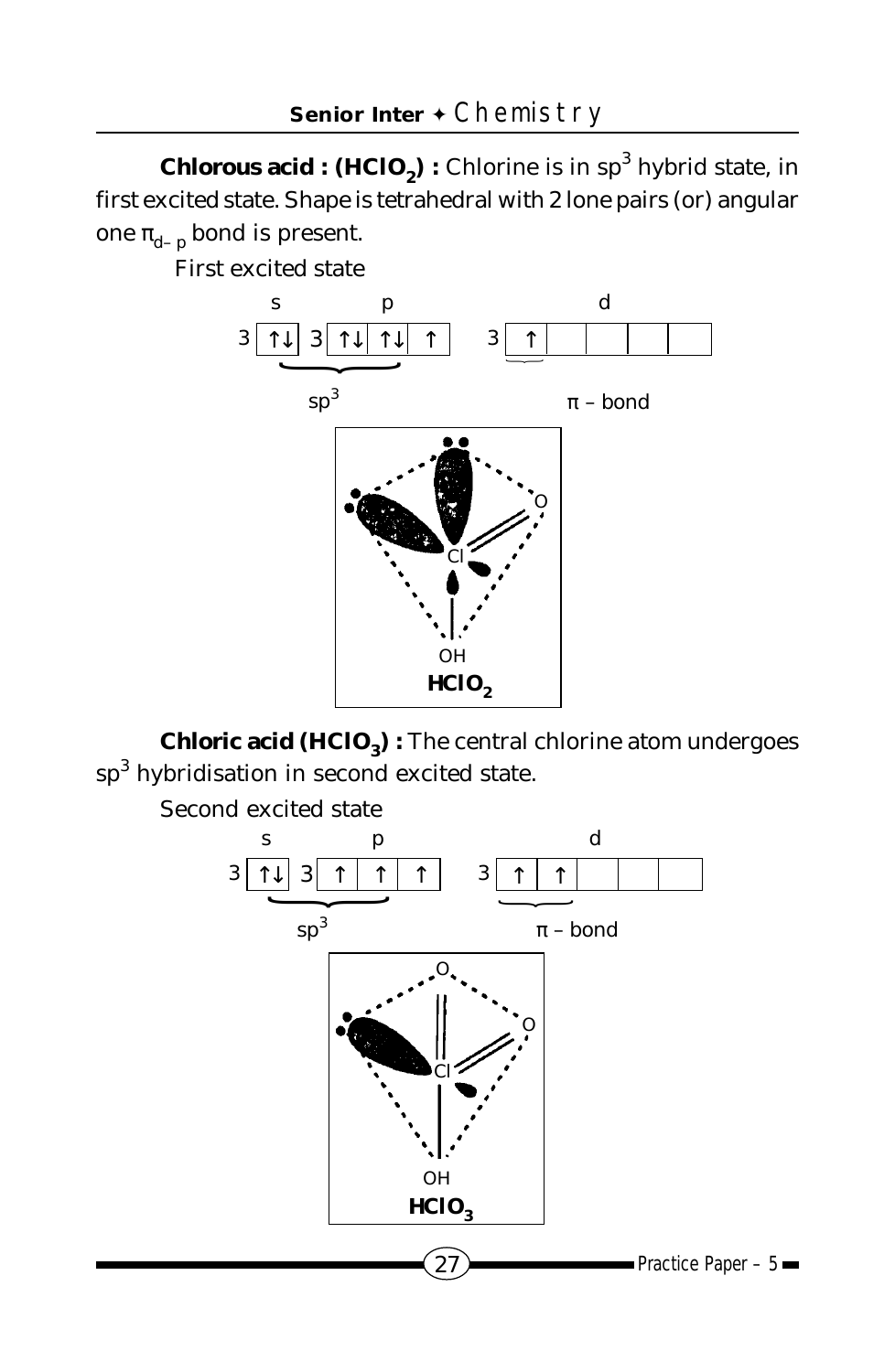Shape is tetrahedral with one lone pair (or) pyramidal.

Two  $\pi_{d}$  – p bonds present.

**Perchloric acid (HC***l***O<sub>***A***</sub>) : The central chlorine atom** undergoes  $\mathrm{sp}^3$  hybridisation in third excited state.





Shape is perfect tetrahedral. No lone pairs.

Three  $\pi_{d}$  – p bonds present.

## **b)** How is the presence of SO<sub>2</sub> detected ?

Ans. SO<sub>2</sub> has a pungent odour SO<sub>2</sub> presence can be detected by the following tests.

1. SO<sub>2</sub> changes the colour of acidified potassium dichromate solution from orange to green.

$$
3SO_2 + Cr_2O_7^{-2} + 2H^+ \longrightarrow 3SO_4^{-2} + 2Cr^{+3} + H_2O
$$
  
orange  
green

2. SO<sub>2</sub> decolourises acidified  $KMnO<sub>4</sub>$  solution.  $5SO_2 + 2MnO_4 + 2H_2O \longrightarrow 5SO_4^2 + 4H^+ + 2Mn^{+2}$ Violet colour

$$
\widehat{({\bf 28}}
$$

 $\longrightarrow$  Practice Paper – 5 $\longrightarrow$